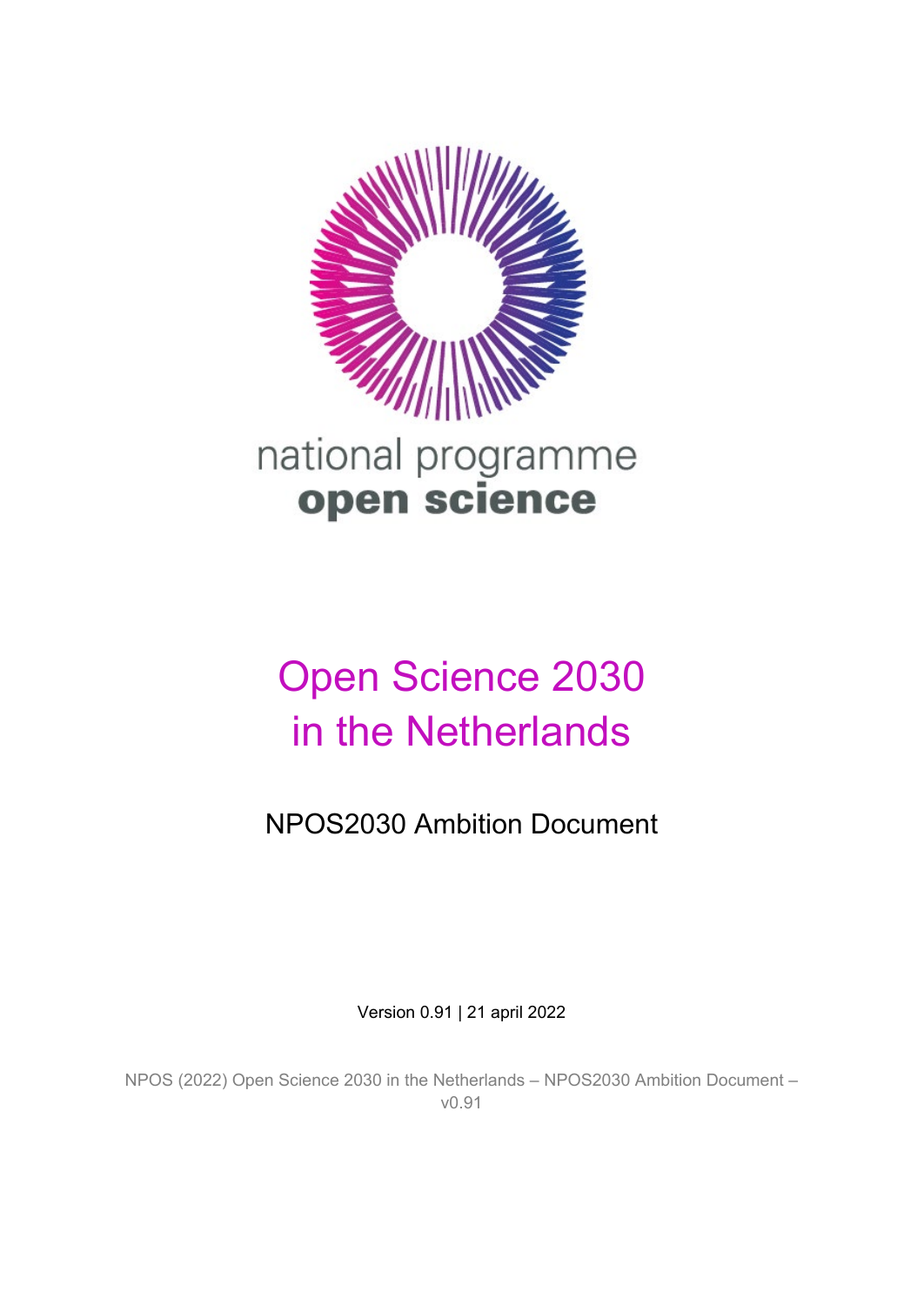

# **Preface**

Open Science is a global transition to making scientific research practices more open and collaborative, for greater scientific and societal impact. The goal of the NPOS2030 Programme is to facilitate all national stakeholders to collaborate in this transition from science 'as is' to science 'as will be', in alignment with international initiatives. The Netherlands is among the leading countries taking up Open Science; a position we owe to efforts from stakeholders individually, and jointly under the NPOS flag. Building on this solid foundation, we will now accelerate this transition towards achieving our Open Science ambitions in practice.

The foundations of the Netherlands National Programme Open Science (NPOS) are rooted in 2017, when the National Plan Open Science was signed by a large group of stakeholders from the Netherlands. The developments in the years to follow, and the new insights they brought, are taken into account in the new NPOS2030 Ambition document, of which you will find version 0.91 below.

Through an Open Consultation at the end of 2021, 78 institutions, networks, communities and individuals gave their constructive feedback on [version 0.8 of the Ambition document.](https://www.openscience.nl/files/openscience/2022-01/Open%20Science%202030%20in%20the%20Netherlands.pdf) From these responses, 11 general points of advice were distilled. These general points and other specific feedback were considered to get to this new version of the Ambition Document. The responses to the Open Consultation also form a starting point for the creation of the NPOS Rolling Agenda for the next decade.

This revised Ambition Document includes a Definition of Open Science and the Guiding Principles that underlie this Programme; the NPOS Vision for Open Science in the year 2030; the Strategic Goals for the Programme and the cross-cutting Requirements.

The Rolling Agenda will describe the action lines (first for the period 2023-2025) that will be made to work towards the strategic goals of the Programme. For each action line, the relation to the crosscutting requirements will be addressed.

Together, this revised NPOS Ambition Document, the NPOS Rolling Agenda, and a description of the NPOS governance, will form the NPOS2030 Multi Annual Plan.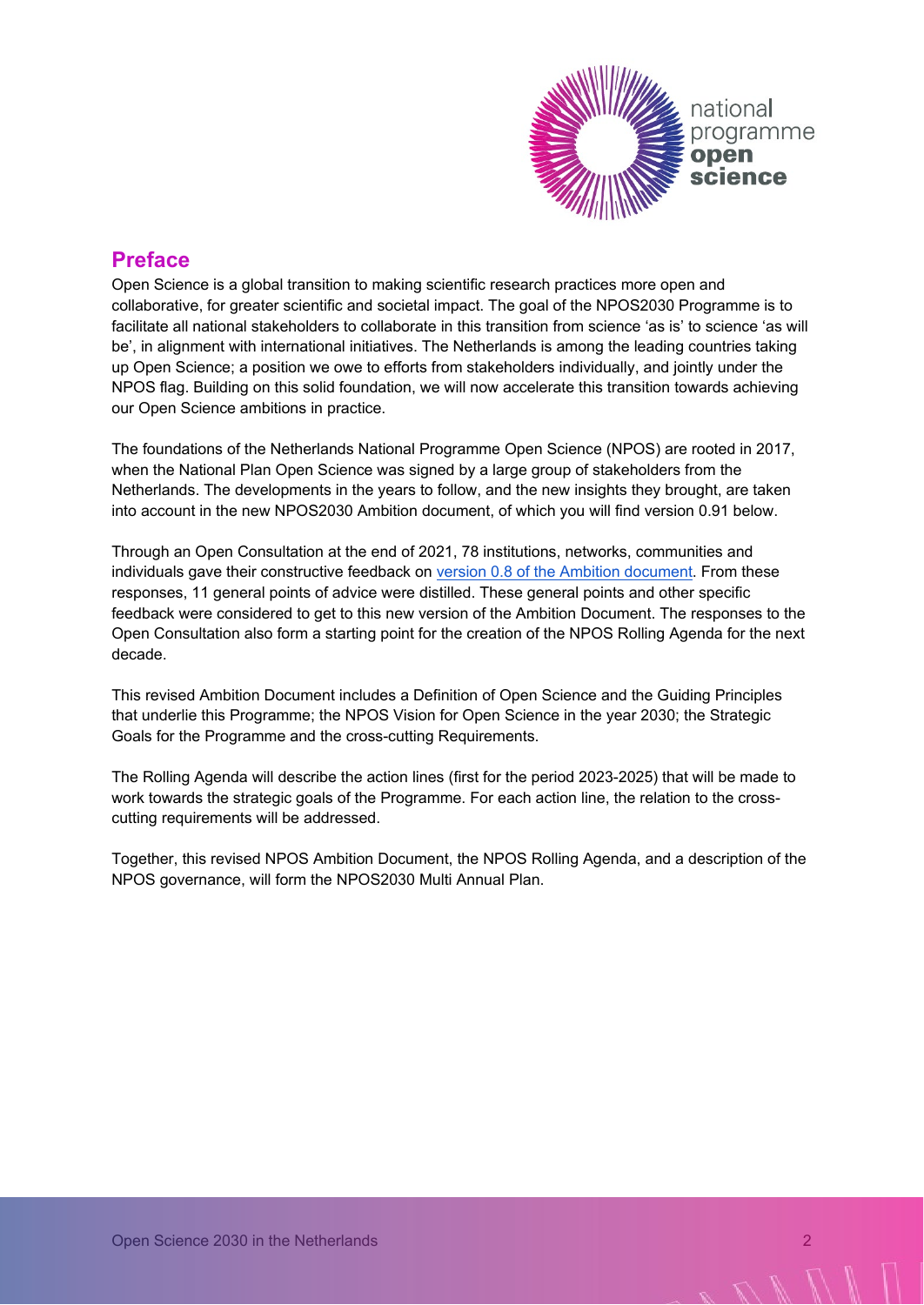

# **11 points of advice from the Open Consultation**

From the [feedback](https://zenodo.org/record/6106850) received in the Open Consultation, 11 points of advice were distilled. Below, we describe how these are considered in the next steps towards a well-supported NPOS2030 Multi Annual Plan:

*1. Follow up on the intention to actively involve stakeholders in the Rolling Agenda;*

*2. Consider setting up an editorial board for the Rolling Agenda, that will include a delegate for the Universities of Applied Sciences;*

*3. Better connect the guiding principles and vision with the programme lines and the key action lines;*

*6. Position requirements such as recognition and rewards as key action lines in all programme lines;*

*8. Consider Renaming Citizen Science into Citizen Engagement or Societal Engagement.*

These points are part of the process for creating the Rolling Agenda.

#### *4. Add Open Education as a 4th programme line*

#### *5. Extend existing programme lines to capture open software*

These points of advice will also be considered in the process of formulating the Rolling Agenda. Specific respondents to the open consultation will be invited to join this discussion. In the case of Open Education, further exploration is needed before the Steering Group can come to a decision.

#### *7. Better explain sovereignty and how it connects to the programme lines.*

The definition of sovereignty in this Ambition Document has been rewritten; moreover, one proposed action line for the Rolling Agenda is to develop guiding principles for sovereignty.

#### *9. Clarify the goal of both the Ambition Document and the Rolling Agenda.*

As stated above, this revised Ambition Document includes the:

- Definition of Open Science and the Guiding Principles that underlie this Programme
- Vision that NPOS has for Open Science in the year 2030
- The strategic goals for the NPOS
- Cross-cutting Requirements for all action lines

All paragraphs that described elements of implementation (action lines) in version 0.8 are taken out of the Ambition document. These action lines will be incorporated in the Rolling Agenda. Moreover, elements that referred to the NPOS Governance are transferred to a document on NPOS Governance and Organisation. Together, this revised NPOS Ambition Document, the NPOS Rolling Agenda and the NPOS Governance and Organisation will form the coming NPOS2030 Multi Annual Plan.

#### *10. Consider taking sufficient time for a well-supported ambition and agenda.*

The Rolling Agenda for the NPOS for the first three years (2023-2025) will be evaluated and updated in due time for the period after that. If there are reasons to do so, the Ambition Document can be updated during this process as well.

#### *11. Consider following the respondent's call for a more ambitious approach.*

Overall, the respondents to the Open Consultation supported the Guiding Principles that underlie this Programme, the NPOS Vision for the year 2030 and the importance of the cross-cutting requirements. All other elements (on implementation or governance) are transferred to the Rolling Agenda and the Governance Description that will take further shape in the coming months.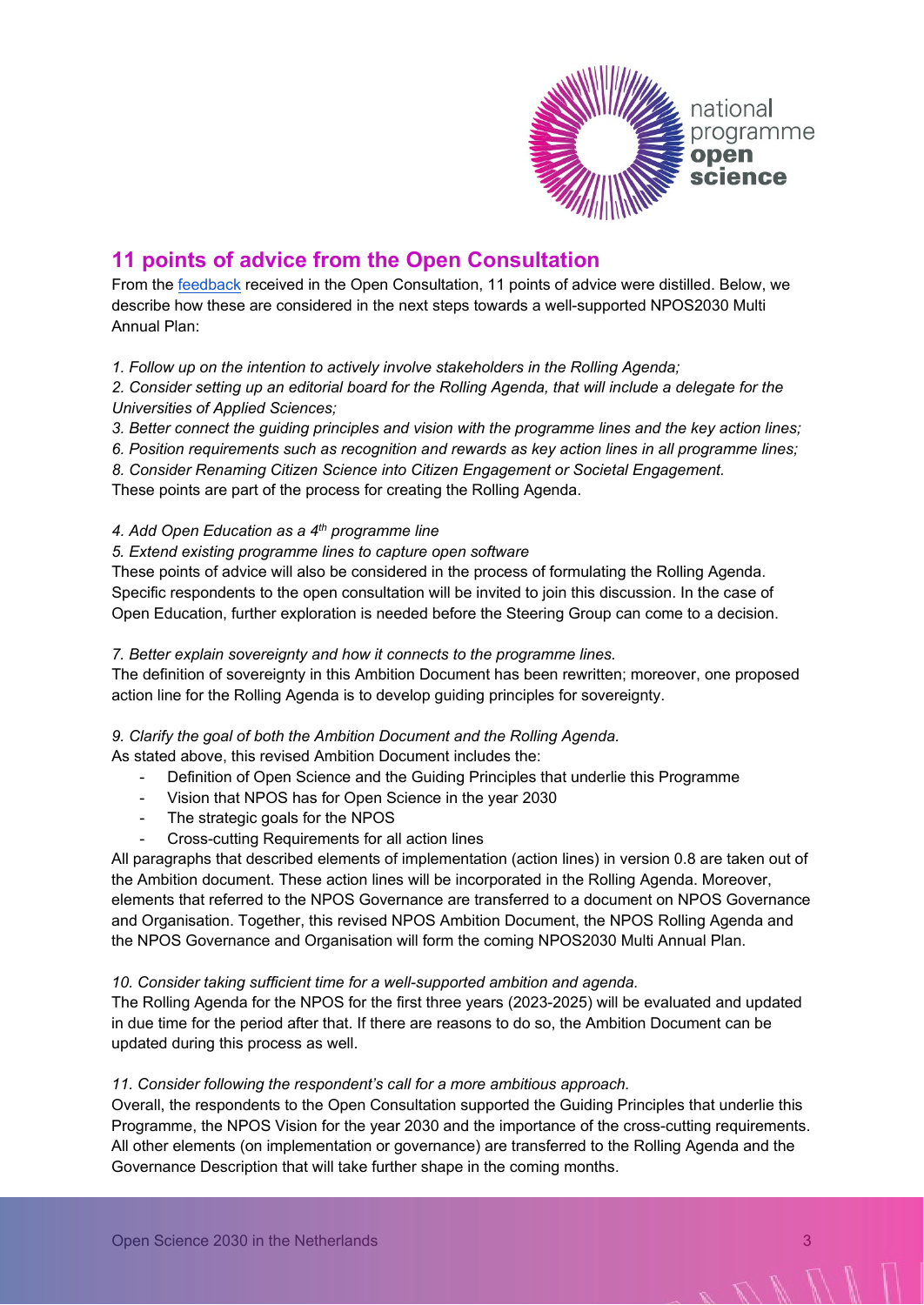

# **Ambition Document**

# **Definition of Open Science**

Open Science is defined by UNESCO  $(2021)^1$  $(2021)^1$  $(2021)^1$  as an inclusive construct that combines various movements and practices aiming:

- to make multilingual scientific knowledge openly available, accessible and reusable for everyone;
- to increase scientific collaborations and sharing of information for the benefits of science and society;
- and to open the processes of scientific knowledge creation, evaluation, and communication to societal actors beyond the traditional scientific community.

In this definition, *scientific knowledge* comprises a wide variety of scientific publications, research data, metadata, educational resources, software and source code, and open hardware. The NPOS embraces the UNESCO Recommendation on Open Science as a guideline for the Open Science activities in the Netherlands.

# **Guiding Principles**

Open Science is based upon a set of core values:

- Quality and integrity
- Collective benefit
- Equity and fairness
- Diversity and inclusiveness

These core values can be translated into several key principles. The action lines carried out within the NPOS should operationalise these principles and uphold these values.

NPOS commits to the following guiding principles:

#### *1. Scientific knowledge is a public good and access to it is a universal right*

Open scientific knowledge is intended to contribute to collective benefits. To this end, academia should be equitable and fair: it should provide equality of opportunities for everyone to access, participate in, benefit<sup>[2](#page-3-1)</sup> and learn from, and contribute to the scientific process and its outputs.

<span id="page-3-0"></span><sup>1</sup> UNESCO Recommendation on Open Science (2021): [https://en.unesco.org/science-sustainable-future/open](https://en.unesco.org/science-sustainable-future/open-science/recommendation#:%7E:text=UNESCO%20Recommendation%20on%20Open%20Science%20complements%20the%202017%20Recommendation%20on,Recommendation%20on%20Open%20Educational%20Resources)[science/recommendation#:~:text=UNESCO%20Recommendation%20on%20Open%20Science%20complement](https://en.unesco.org/science-sustainable-future/open-science/recommendation#:%7E:text=UNESCO%20Recommendation%20on%20Open%20Science%20complements%20the%202017%20Recommendation%20on,Recommendation%20on%20Open%20Educational%20Resources) [s%20the%202017%20Recommendation%20on,Recommendation%20on%20Open%20Educational%20Resourc](https://en.unesco.org/science-sustainable-future/open-science/recommendation#:%7E:text=UNESCO%20Recommendation%20on%20Open%20Science%20complements%20the%202017%20Recommendation%20on,Recommendation%20on%20Open%20Educational%20Resources)

<span id="page-3-1"></span>es.<br><sup>2</sup> Article 27 of the Universal Declaration of Human Rights - United Nations (1948): [https://www.ohchr.org/EN/UDHR/Documents/UDHR\\_Translations/eng.pdf](https://www.ohchr.org/EN/UDHR/Documents/UDHR_Translations/eng.pdf)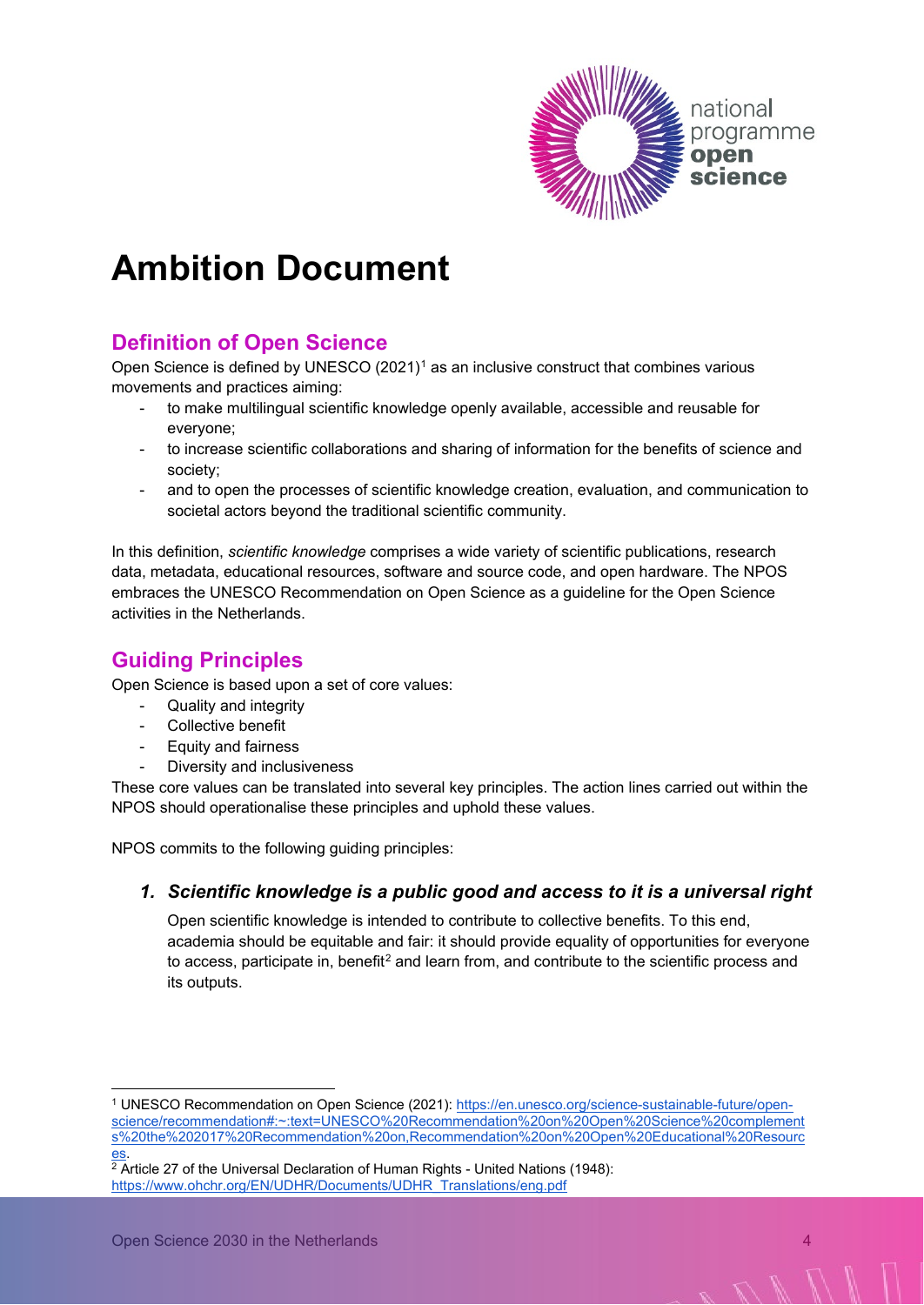

#### *2. Scientific outputs and processes must be as open as possible, but as restricted as necessary*

Transparency about the processes of creating and sharing scientific knowledge is the central tenet of Open Science, and a boundary condition to all of its core values. Scientific outputs and processes should be Findable, Accessible, Interoperable and Reusable ( $FAIR<sup>3</sup>$ ). However, there are valid reasons to restrict access to outputs or processes (e.g., compliance with privacy regulations, or when dealing with intellectual property, non-disclosure agreements, or knowledge security). This does not mean these outputs and processes must be fully closed: in many cases, the meta-information can be made available. That is why the NPOS adheres to the principle that scientific outputs and processes should be 'as open as possible, but as restricted as necessary'.

#### *3. Reproducibility and scrutiny are essential to safeguard the quality and integrity of scientific work*

More openness about the scientific process and its outputs allows for reproducibility (i.e., repeating the same analysis with the same data, by a different analyst), replicability (i.e., similar findings using new data), and reuse.

By scrutinising results and their underlying materials and processes, the integrity of the work can be safeguarded, and its claims verified. Reproducibility, replicability, (open) peer review and verification (re)build trust in scientific knowledge and a strong foundation for subsequent work, which improves the quality of research and education and speeds up scientific progress.

#### *4. Diversity, equity, and inclusiveness are crucial for the success of Open Science*

Open Science embraces the diversity of topics, disciplines, practices, languages, outputs, and processes of different (scientific and societal) communities. The scientific community itself needs to be representative of the society it aims to serve. Diversity, equity, and inclusion within the research community are crucial for the success of Open Science. Collaboration and participation should be promoted, both within the scientific community and outside. This includes researchers, teachers, professionals, and research institutions (universities, academic medical centres, universities of applied sciences, research and technology organisations, enterprises), funding organisations, publishers, service organisations, companies, NGO's, governmental organisations and citizens.

<span id="page-4-0"></span><sup>3</sup> Wilkinson, M., Dumontier, M., Aalbersberg, I. et al. The FAIR Guiding Principles for scientific data management and stewardship. Sci Data 3, 160018 (2016)[. https://doi.org/10.1038/sdata.2016.18](https://doi.org/10.1038/sdata.2016.18)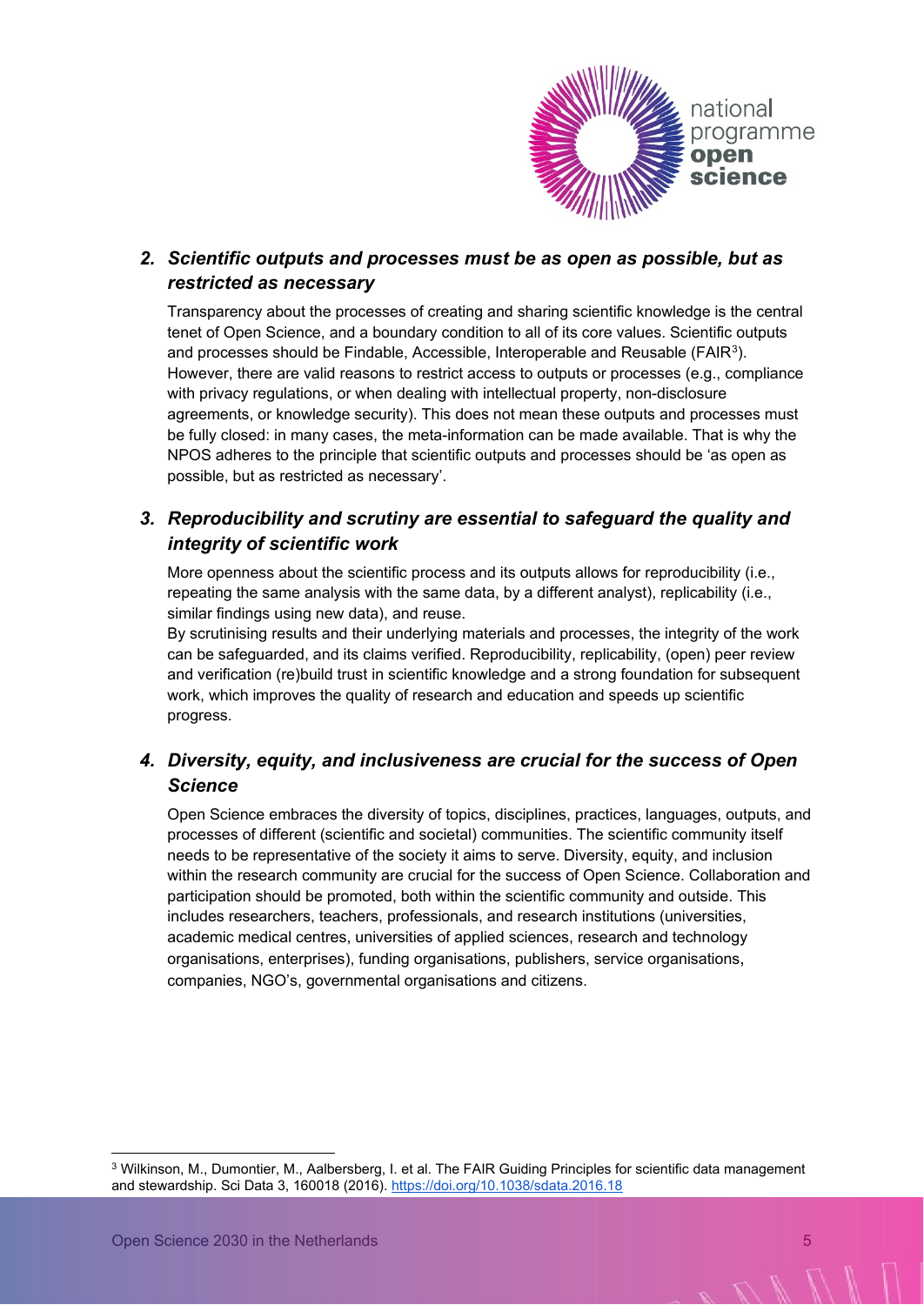

#### *5. Academic and digital sovereignty must be safeguarded*

To guarantee scientific knowledge as a public good for collective benefit, it is important to consider the sustainability, governance, and financial models of scholarly infrastructure, (retention of) copyright and open licensing of scientific work. The risks of becoming more and more dependent on commercial or foreign providers and their terms of use in all stages of the research life cycle asks for open (not-for-profit) alternatives for digital services and regulation. Academic sovereignty<sup>4</sup> is the ability to autonomously take decisions on policies and the content and organisation of research and education, and determine the role of academia in society. Digital sovereignty<sup>[5](#page-5-1)</sup> entails autonomy regarding sustainable digital information services and infrastructure. Concerted action lines are needed to maintain (or retrieve) academic sovereignty. Joint understanding of principles and frameworks is needed, as are collective action lines for implementing those principles in public systems as well as commercial ones. This includes assessment which data, output and services are critical and must be publicly steered to safeguard academic sovereignty. The infrastructures for research (meta)data and research assessment should serve the community and be designed, used, and maintained according to scholarly values<sup>6</sup>.

<span id="page-5-0"></span><sup>4</sup> Academic sovereignty[:](https://vsnu.nl/en_GB/publieke-waarden-en-academische-soevereiniteit.html) [https://www.universiteitenvannederland.nl/publieke-waarden-en-academische-](https://www.universiteitenvannederland.nl/publieke-waarden-en-academische-soevereiniteit.html)

<span id="page-5-1"></span><sup>5</sup> Digital sovereignty: [https://eua.eu/resources/expert-voices/250:safeguarding-academic-and-digital-sovereignty](https://eua.eu/resources/expert-voices/250:safeguarding-academic-and-digital-sovereignty-a-model-for-action.html)a-model-for-action.html<br><sup>6</sup> Guiding Principles on Management of Research Information and Data:

<span id="page-5-2"></span><https://zenodo.org/record/6074944#.YmAJUtpBw2w>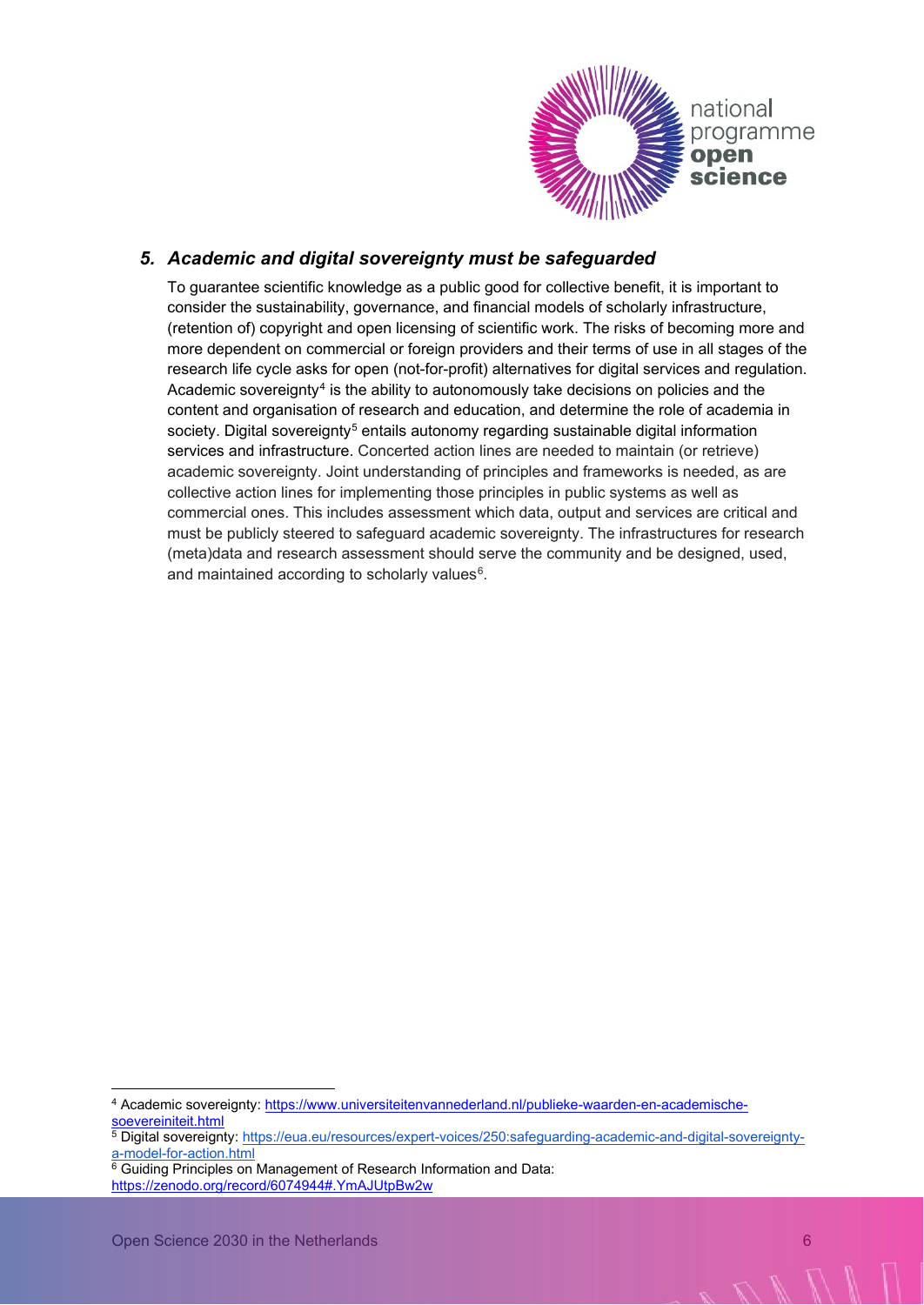

# **Vision: What Open Science will bring in 2030**

By 2030, scientific knowledge is freely available, accessible, and reusable for everyone. The scientific process and its outputs are transparent, to the benefit of both science and society. Through careful and responsible scrutiny (e.g., open peer review), the integrity and quality of scientific work can be verified and, if necessary, corrected. Academics are well-supported and well-trained in making their scientific outputs FAIR and machine-readable, so they can be reproduced, replicated, and reused by themselves and others. This leads to increased trust in scientific knowledge, both within and outside academia, and speeds up scientific progress and global collaboration and participation.

There are new ways to disseminate digital research results and there are possibilities for protected sharing of these results. Scientific outputs and processes are supplemented and enriched by FAIR (meta)data. The distinction between data, software, publications, and other outputs will become fluid as they will be published together or with links to each other.

New scientific products are made possible through novel digital services. Digital infrastructures are governed based on public values and sustainability, to ensure that scientific knowledge remains a public good for collective benefit. Policies and regulations are in place to guide interactions with (commercial) service providers.

The Netherlands has strengthened and expanded its leading role in Europe and beyond, to change academia for the better. Open Science is the standard practice across all scientific disciplines from basic to applied sciences, in the natural, medical, social sciences and the humanities. A new system of recognition and rewards is in place, which does justice to scientific teamwork as well as stimulating and appreciating individual contributions to Open Science.

There is a stronger link with, and impact on, societal challenges and sustainable development goals. Next to fundamental research, there are many diverse and transdisciplinary scientific collaborations and options for knowledge-sharing and -cocreation through deeper engagement with societal actors, improving the quality of science and scientific output. Communities of stakeholders, including government, industry, and the public, are engaged with the research life cycle from agenda-setting, research performance to evaluation and communication of outcomes. Citizens are enabled to find and explore scientific output more easily, enabling them to gain knowledge and expertise that was previously only available for professional academics. There is support and training available for these societal interactions. This environment of active collaboration and participation ensures that the distance between academia and society becomes smaller, and builds trust.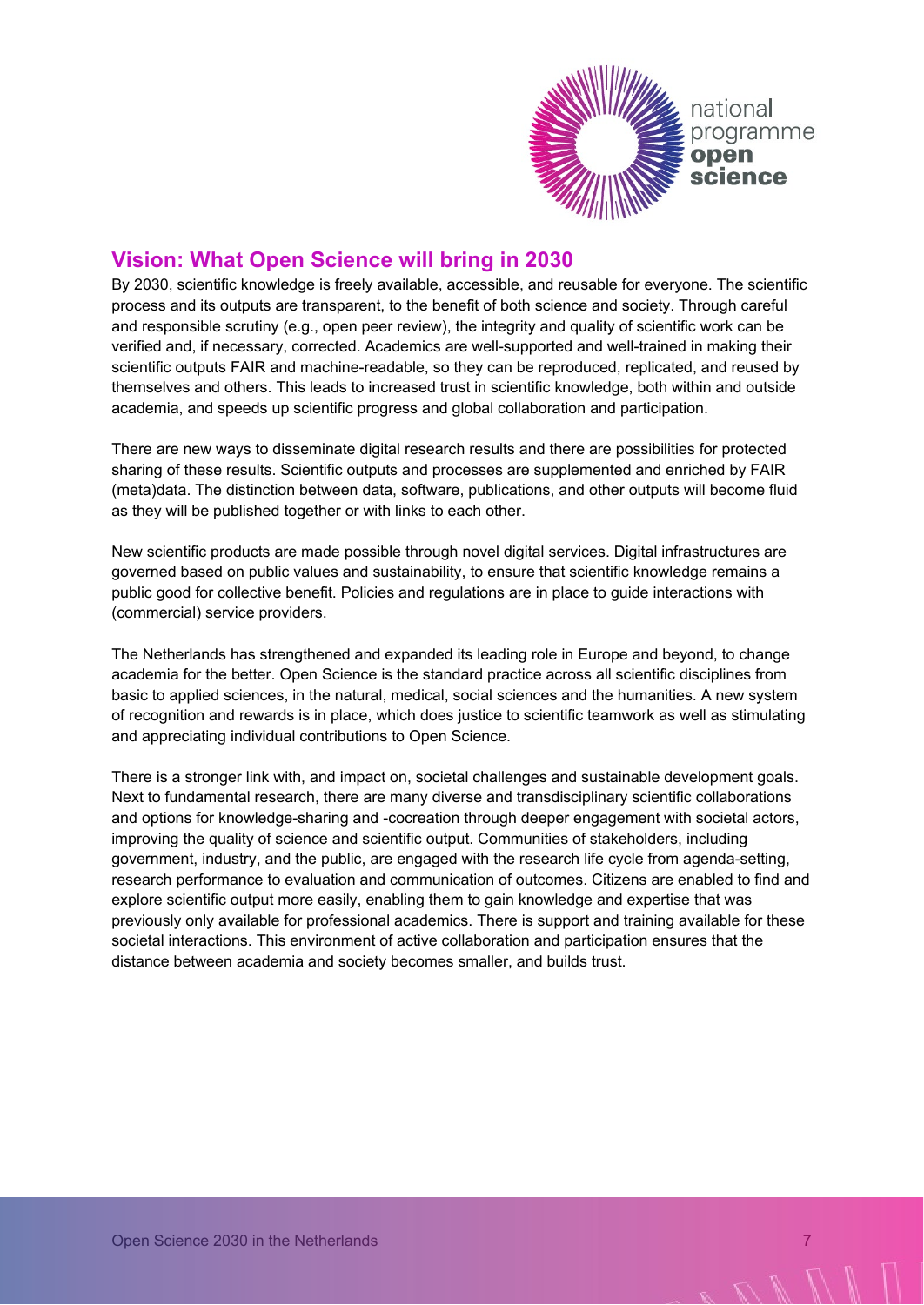

# **Strategic goals for NPOS**

The strategic goals for the NPOS Multi Annual Plan follow from the Vision and are in line with the UNESCO Recommendation.

In 2030 the efforts of the NPOS have led to:

- close collaboration between knowledge institutions, government, industry, and citizens to strengthen the international position of Dutch science and optimise the processes of creating, sharing, and communicating knowledge for the benefit of society.
- inclusive, efficient, and transparent processes of scientific (co-)creation, evaluation, quality assurance and communication.
- the removal of barriers to reading and reusing all scientific output, so everyone can access scientific knowledge in a sustainable way and benefit from it.
- products of and for knowledge creation, like data and software, being findable, accessible, interoperable, and reusable (FAIR), and open in as far regulations allow.

These strategic goals form the starting point for the Rolling Agenda of the Multi Annual Plan.

### **Requirements to realise Open Science**

To reach the situation from the Vision and achieve the strategic goals, Open Science practices must be implemented and embedded. This requires a change of culture in the scientific community and in society. Therefore, the NPOS action lines will address a set of essential requirements<sup>[7](#page-7-0)</sup> needed for this culture change, and thus for implementing an Open Science ecosystem in the Netherlands:

#### *Make Open Science possible through Open Infrastructures*

It should be possible for researchers and teachers to make scholarly output and research and educational materials FAIR (Findable, Accessible, Interoperable, and Reusable) and, as far as possible, open for all in an easy way without too much time investment. This requires (inter)national agreements regarding a technical and organisational infrastructure, which must be implemented in collaboration with all national stakeholders and (inter)national partners, in line with the European Open Science Cloud (EOSC) and innovative publication platforms. This infrastructure should facilitate the standardisation of workflows, open standards for the creation of metadata and the interoperability of research objects within and across disciplines, allowing geographically dispersed groups of people to collaborate across institutional and academic boundaries. In designing, implementing, and connecting research and education infrastructure, the principles of digital and academic sovereignty should always be upheld.

#### *Make Open Science easy through Support & Training*

Researchers, teachers, and students should be familiar with the skills and knowledge to engage in Open Science, and with the support provided by data stewards and research software engineers, data competence centres, and citizen science knowledge centres to fulfil the ambitions of Open Science. Open Science values and practices should be embedded in research groups and educational curricula and incorporated into policies, similar to the University Teaching Qualification (UTQ/BKO), to "facilitate and accelerate the transition that simultaneously realigns research and education and

<span id="page-7-0"></span><sup>7</sup> Based on "Center for Open Science – Strategy for culture change": [https://www.cos.io/blog/strategy-for-culture](https://www.cos.io/blog/strategy-for-culture-change)[change](https://www.cos.io/blog/strategy-for-culture-change)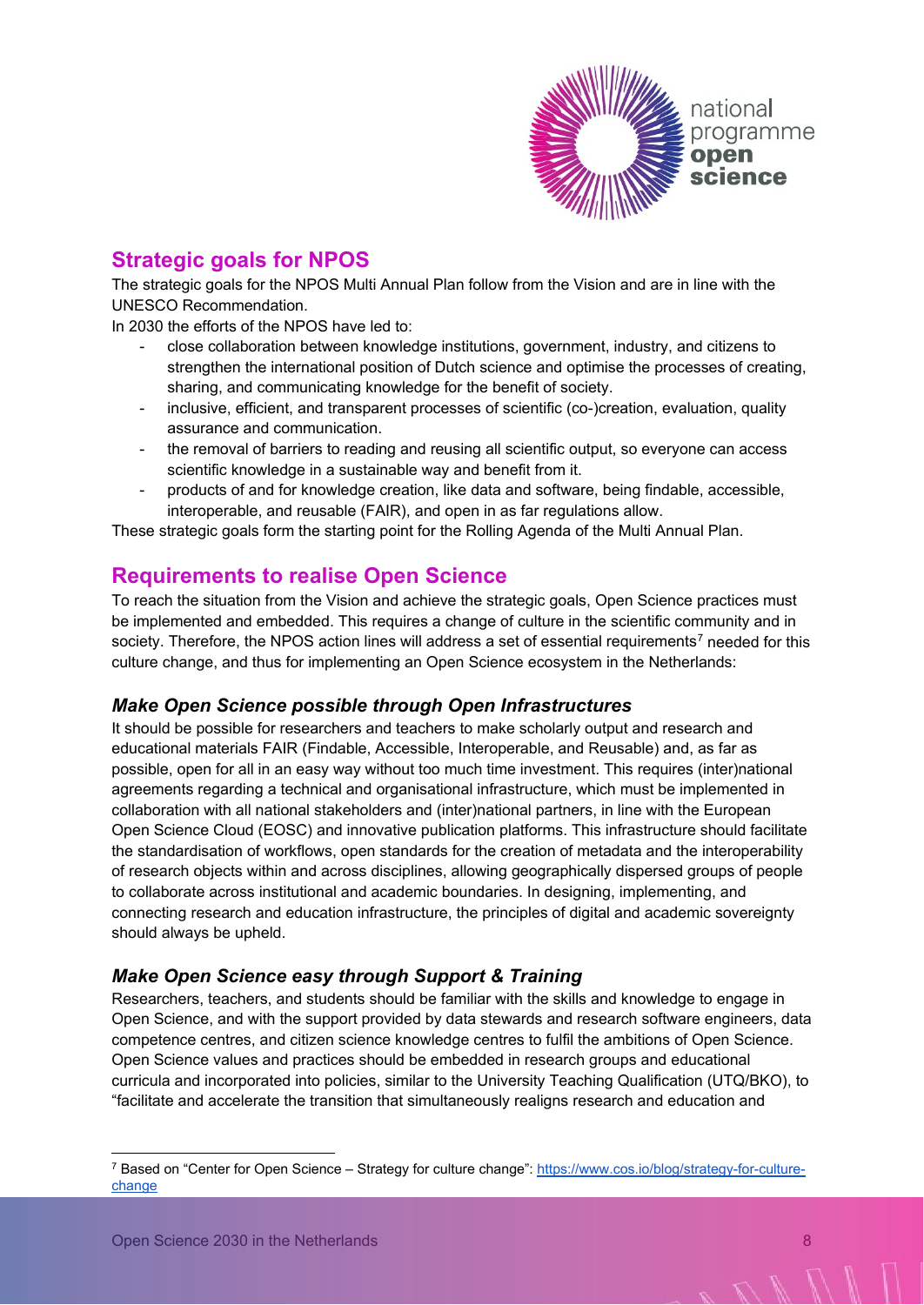

empowers students for a transformative role after graduation."<sup>[8](#page-8-0)</sup> This requires professionalisation of current scientific, support and teaching staff and the emergence of new roles like data stewards and research software engineers. Furthermore, the training capacity and training materials on relevant topics should be increased. Collaboration at a national level and a common training framework for skills and knowledge are key to ensure the effective use of teaching capacity and new resources.

#### *Make Open Science normative through active Community Engagement*

The transition towards an open academic culture requires lively networks of Open Science communities of academics, support staff and interested non-academics in different domains, both national and international, to create awareness of the Open Science principles and practices<sup>9</sup>. Within these communities, members can learn from each other's experiences and share their good practices and wishes during events, workshops, and regular meetings. To explore and create a sustainable and equitable system of knowledge creation and sharing, societal stakeholders should be included in this transition. Engagement with society, for instance via Public Engagement and Citizen Science projects, should be encouraged to provide for open, inclusive, and participatory processes for knowledge creation. This requires building capacity at knowledge institutions and creating and sharing good practices.

#### *Make Open Science rewarding through incentives (Recognition & Rewards)*

In the current academic environment, practices reflecting the Open Science values (ranging from sharing results, altruistic cooperation, and engaging with stakeholders outside academic institutions) are not the norm yet, as they generally are not rewarded. However, many societal challenges require transparency, inter- and transdisciplinary collaboration and close cooperation with actors in society, including citizens, entrepreneurs, policy makers and industry. To facilitate the transition to Open Science, reward structures should change in such a way that its values and practices are fit to improve the quality of science and its impact and are better recognized and rewarded<sup>10, [11](#page-8-3)</sup>; taking Open Science into account in the process of selecting new staff and evaluation for promotion of existing staff; and incorporating Open Science as a point of evaluation in annual staff interviews and evaluations. To this end, concrete quantitative metrics for and qualitative evaluation of contributions (scientific output, as well as activities like leadership, mentoring, reflection, and teamwork) to Open Science values and practices need to be developed.

<span id="page-8-0"></span><sup>&</sup>lt;sup>8</sup> de Knecht et al. (2021) Reshaping the Academic Self: Connecting Education & Open Science:<br>https://zenodo.org/record/5345573

<span id="page-8-1"></span><sup>&</sup>lt;sup>9</sup> Armeni, K., Brinkman, L., Carlsson, R., Eerland, A., Fijten, R., Fondberg, R., Heininga, V. E., Heunis, S., Koh, W. Q., Masselink, M., Moran, N., Baoill, A. Ó., Sarafoglou, A., Schettino, A., Schwamm, H., Sjoerds, Z., Teperek, M., Van Den Akker, O. R., Van't Veer, A., & Zurita-milla, R. (2021). Towards wide-scale adoption of Open Science practices: The role of Open Science communities. Science and public policy, 1-7.<br>https://doi.org/10.1093/scipol/scab039

<span id="page-8-3"></span><span id="page-8-2"></span><sup>10</sup> VSNU (2019) Position paper Room for everyone's talent: [http://vsnu.nl/recognitionandrewards/wp](http://vsnu.nl/recognitionandrewards/wp-content/uploads/2019/11/Position-paper-Room-for-everyone%E2%80%99s-talent.pdf)[content/uploads/2019/11/Position-paper-Room-for-everyone%E2%80%99s-talent.pdf](http://vsnu.nl/recognitionandrewards/wp-content/uploads/2019/11/Position-paper-Room-for-everyone%E2%80%99s-talent.pdf) 11 Strategy Evaluation Protocol 2021-2027: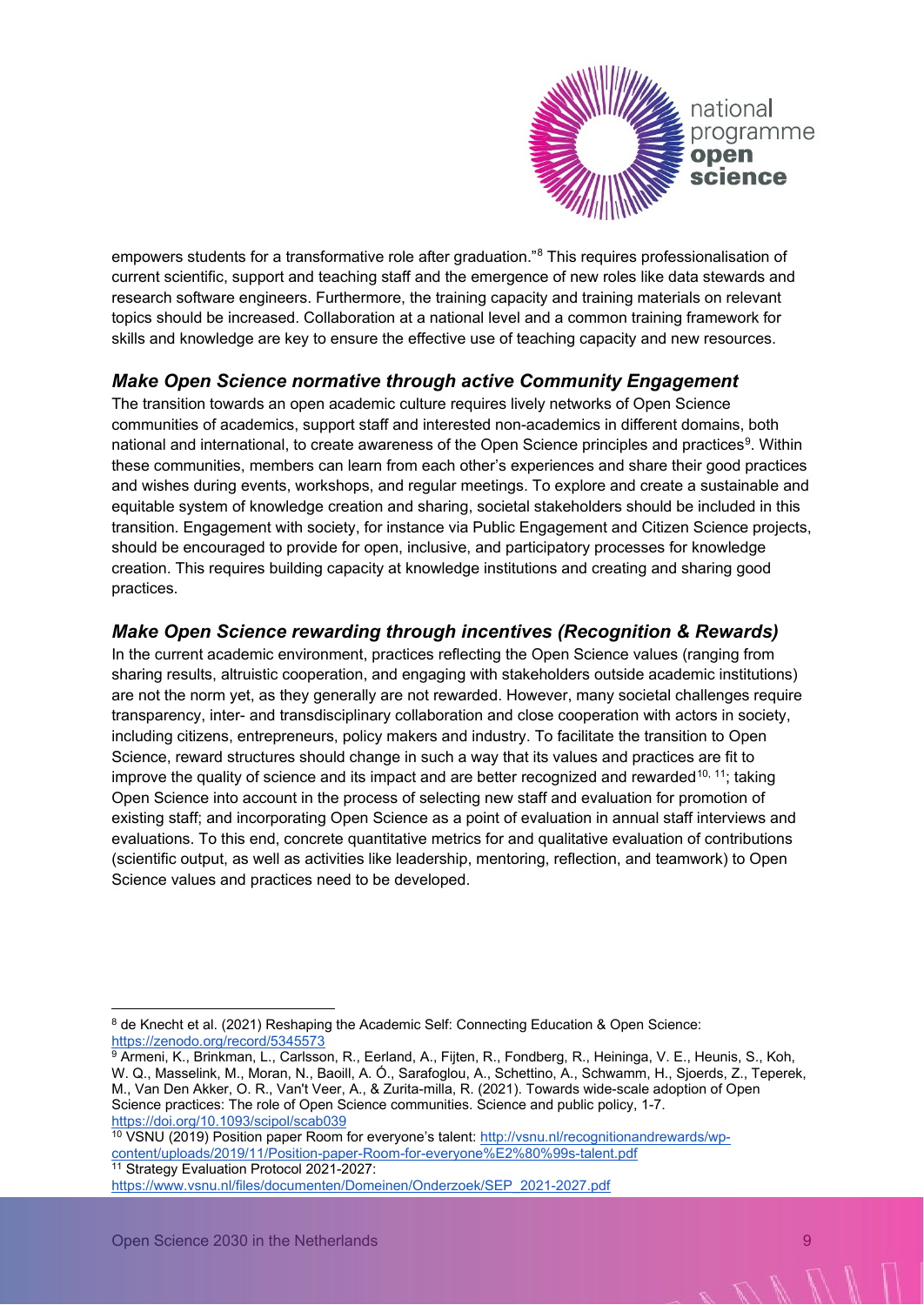

#### *Make Open Science compulsory through Policies and Regulations*

Open Science is a vital instrument towards a more effective, more reliable, more trustworthy, more equitable and more innovative shared research knowledge system to the benefit of society at large. It is important to consider the governance of scientific knowledge and the retention (or retrieval) digital and academic sovereignty through the adherence to guiding principles<sup>[12](#page-9-0)</sup> and through supportive legislation and regulations at local, national and/or European levels (e.g., on copyright retention and open licensing, European Knowledge Act). Knowledge institutions can only make the transition towards Open Science if governments provide support at the (inter)national level, for example through financial investments or consistent European Open Science policies.

## **An integrated systemic approach to facilitate Open Science**

The road towards Open Science is characterised by reforms in many practices and activities throughout the workflow of everyone involved in the scientific process. Hence, enabling the transition to Open Science requires an integrated and systemic approach at institutional, national, and international level, working on a range of coherent topics and with all stakeholders. The foundations of the Netherlands National Programme Open Science (NPOS) are rooted in 2017, when the National Plan Open Science was signed by a large group of stakeholders from the Netherlands. Since then, many other stakeholders have joined, and several organisations in the Dutch science field have started to develop or implement (local) Open Science programmes or shared platforms, including corresponding requirements, policies, and practices<sup>[13](#page-9-1),14</sup>. In addition, some organisations are already addressing related themes such as reliable knowledge about science, academic sovereignty, and open education.

The national ambitions correspond closely with these local programmes, but also with the ambitions on Open Science as described by the European Commission and the Pillars of Open Science of the Open Science Policy Platform (OSPP)[15](#page-9-3).

The National Programme Open Science aims to:

set collective Open Science-ambitions with this large group of stakeholders, including the government, knowledge institutions, academics and scientific organisations, Open Science service providers, industry and citizens (the *quadruple helix*);

<span id="page-9-3"></span>

<span id="page-9-0"></span><sup>&</sup>lt;sup>12</sup> Guiding Principles on Management of Research Information and Data:

<span id="page-9-1"></span>[https://www.universiteitenvannederland.nl/files/Guiding%20Principles%202.0\(1\).pdf](https://www.universiteitenvannederland.nl/files/Guiding%20Principles%202.0(1).pdf) 13 UU:<https://www.uu.nl/en/research/open-science>

TUD:<https://www.tudelft.nl/open-science>

UvA: [https://www.uva.nl/binaries/content/assets/uva/nl/over-de-uva/over-de-uva/beleid-en-financien/open](https://www.uva.nl/binaries/content/assets/uva/nl/over-de-uva/over-de-uva/beleid-en-financien/open-science-programma-uva-2020-2024.pdf)[science-programma-uva-2020-2024.pdf](https://www.uva.nl/binaries/content/assets/uva/nl/over-de-uva/over-de-uva/beleid-en-financien/open-science-programma-uva-2020-2024.pdf) 

VU:<https://vu.nl/en/about-vu/more-about/open-science>

RUG:<https://www.rug.nl/research/research-data-management/policy/openscience/>

<span id="page-9-2"></span>UM: <u>https://www.maastrichtuniversity.nl/research/open-science</u><br><sup>14</sup> https://www.nwo.nl/open-science<br><sup>15</sup> The Open Science Policy Platform (OSPP) defines eight pillars of Open Science: (1] FAIR Data, 2] Research Integrity, 3] Next Generation Metrics, 4] Scholarly Communication, 5] Citizen Science, 6] Education and Skills, 7] Rewards and Incentives, and 8] EOSC.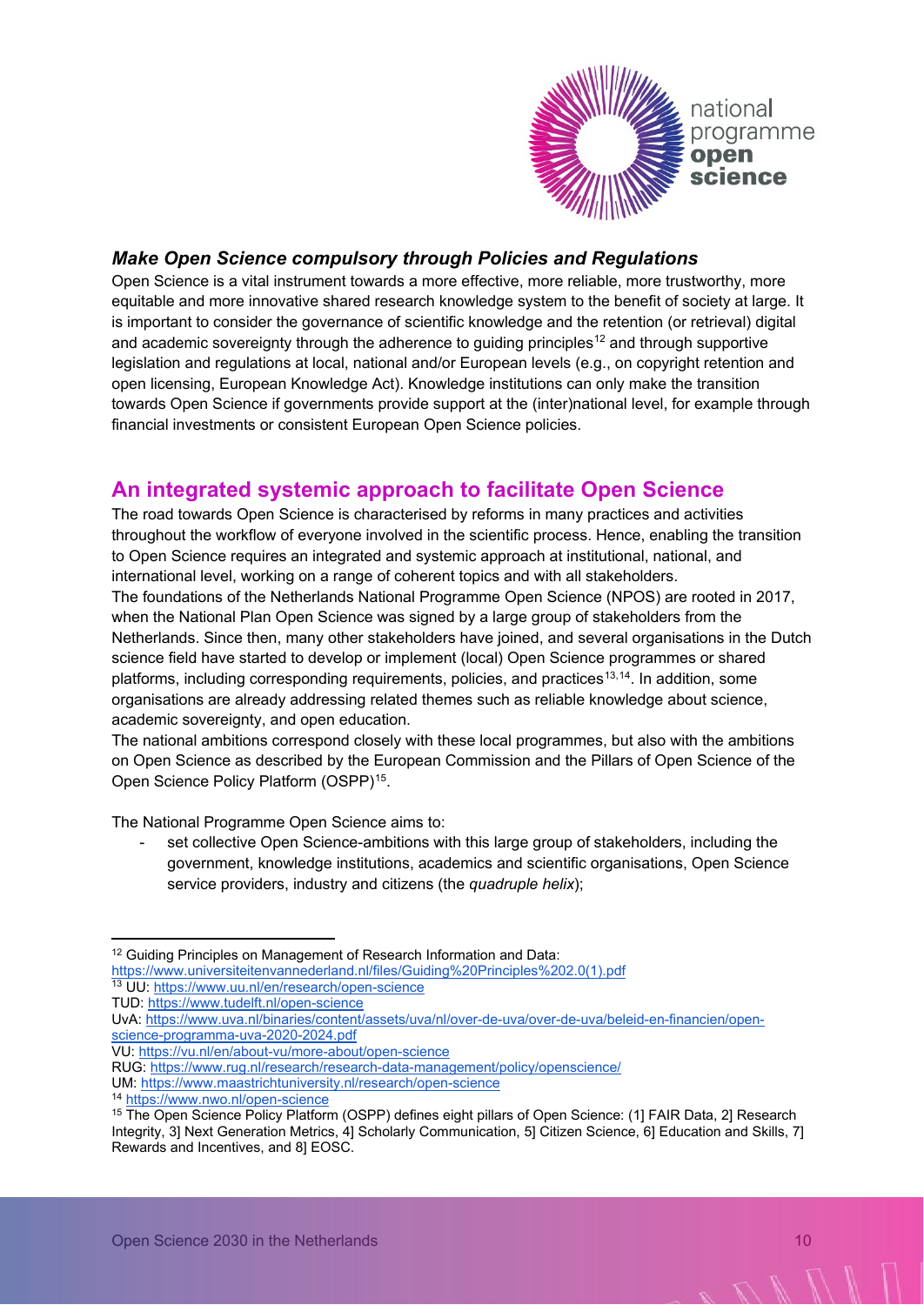

- coordinate and facilitate national collaboration to remove barriers and create the right conditions for Open Science, in alignment with international initiatives, making the transition from science 'as is' to science 'as will be';
- monitor and evaluate the progress on the collective Open Science-ambitions and goals;
- promote the interests of the Open Science stakeholders to the government and European partners.

The NPOS as a coordinating body only implements those tasks which cannot be performed by existing institutions, research groups, service providers or networks (the 'Subsidiarity Principle'). NPOS invites these stakeholders to engage in action lines and their implementation outlined in the strategic agenda of the National Programme Open Science. Based on national priorities and available funding, NPOS will fund these activities. Stakeholders may choose to centralise resources and coordination for specific action lines.

The action lines of the program focus on different organisational levels:

- **Local: bottom-up communities** of both scientists and societal stakeholders are strengthened and involved in the NPOS.
- **Local: (clustered) local competence centres** are set up and/or expanded to accelerate the implementation of Open Science practices within knowledge institutions.
- **Domain-specific: thematic competence centres,** namely Life Science & Health (LSH), Natural and Engineering Sciences (NES) and Social Sciences and Humanities (SSH) are strengthened to create and implement domain-specific standards and good practices, in cooperation with the local competence centres.
- National: if required for specific action lines, national coordination teams or negotiation/ purchasing teams are set up.

Implementation of the NPOS action lines will be carried out in close alignment to each other. Together, all action lines contribute to achieving the strategic goals.

In the next few years, all NPOS stakeholders (see Figure 2) will evaluate the progress, monitor new developments, and accordingly update the action lines to achieve our goals in a Rolling Agenda. With this approach the NPOS Steering Board gives ample room for new bottom-up initiatives, (strategic) goals and action lines, and will coordinate these when necessary.